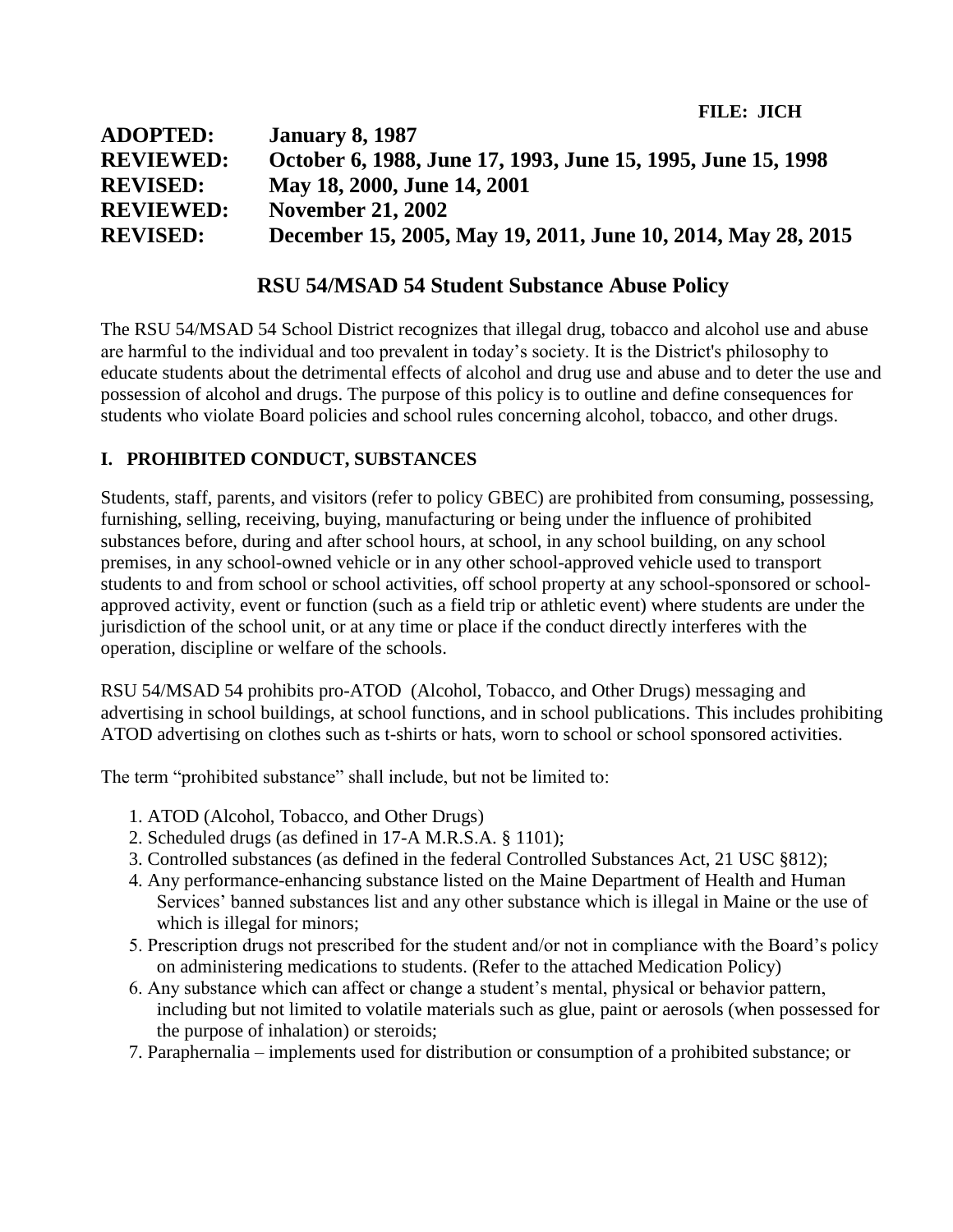- 8. Any look-alike drug or substance that is described as or is purported to be a prohibited substance defined in this section.
- 9. Marijuana in any form is a violation of federal law. Maine law prohibits possession of medical marijuana on school grounds and school buses.
- 10. Smoking of tobacco or other substances and use of all tobacco products including non-FDA approved nicotine delivering devices, such as electronic cigarettes, vaporizers, hookahs, or any look-alike device that the administration deems inappropriate will not be permitted anywhere and anytime.

## **II. CONSEQUENCES**

The consequences of the terms of this policy include sufficient grounds for student discipline, including suspension or expulsion from school, at the appropriate discretion of the administration and the Board. Law enforcement authorities shall also be notified of violations of this policy. Because participation in athletics and co-curricular activities is a privilege, students who participate in athletics or co-curricular activities and who violate this policy are subject to additional rules and sanctions. (See Section III)

The school procedures that follow are intended as guidelines. The administration reserves the discretion to impose consequences for any violation of this policy up to and including a recommendation for expulsion. The offenses and subsequent disciplinary procedures described in this policy shall be cumulative throughout the student's years in the RSU 54/MSAD 54 School District.

After receiving a written or oral report involving possible student possession, use or sharing of a prohibited substance, the administrator shall take the following steps:

### **First Offense**

- 1. Verify and/or confiscate substance
- 2. Notification of parents/guardians, police, and central office administration
- 3. Meet with student to discuss participation in an approved diversion program
- 4. Suspension of the student for up to 10 days (Reduced if student agrees to complete an approved diversion program)

#### **Any Subsequent Offenses**

- 1. Verify and/or confiscate substance
- 2. Notification of parents/guardians, police, and central office administration
- 3. Meet with student to discuss participation in an approved diversion program
- 4. Suspension of the student for up to 10 days, with appearance before the Superintendent to discuss the student's educational future and possible expulsion

### **IIB. FURNISHING, SELLING, OR MANUFACTURING A PROHIBITED SUBSTANCE**

Violations will result in the following consequences:

After receiving a written or oral report involving possible student possession, use or sharing of a prohibited substance, the administrator shall take the following steps: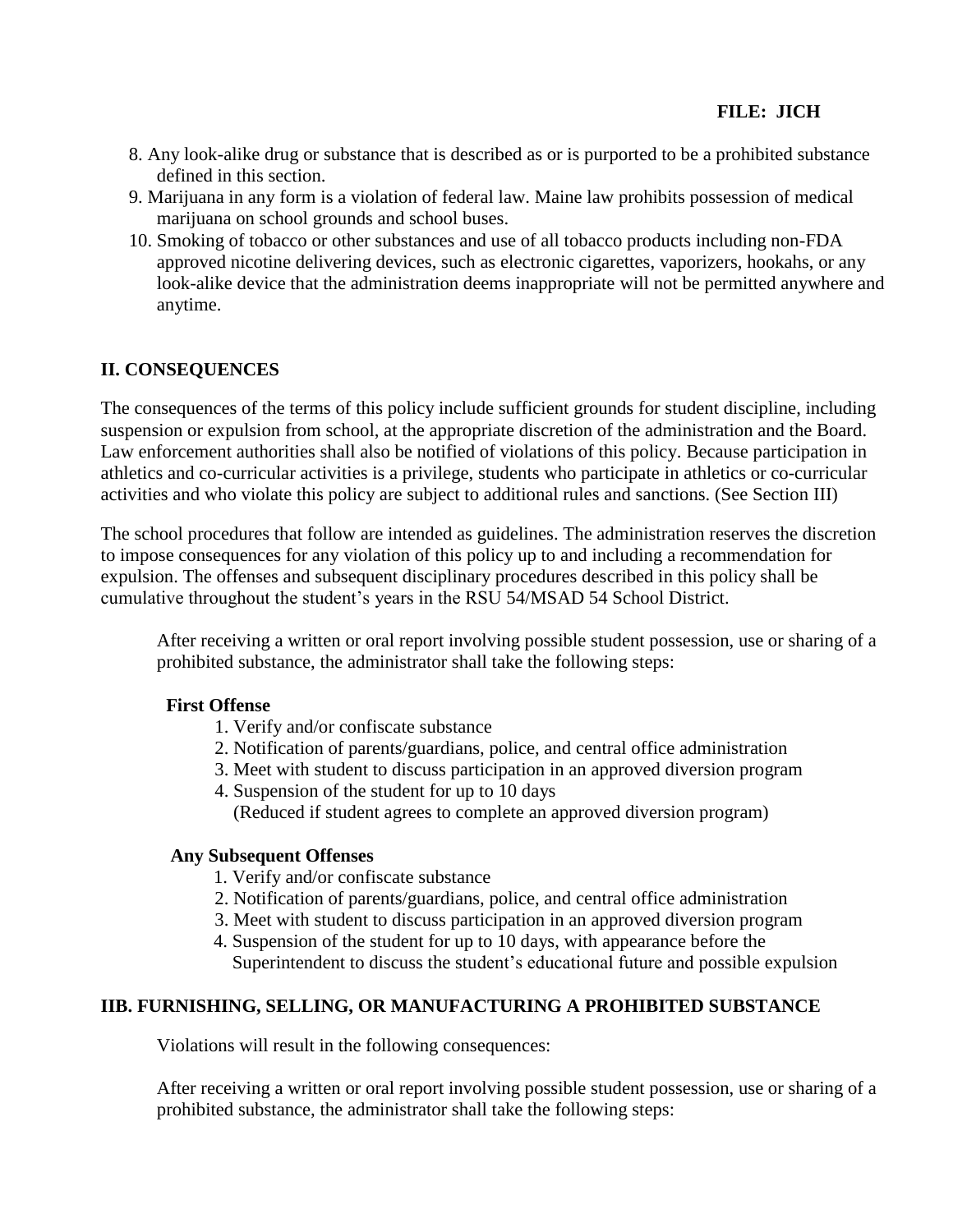### **First Offense or Subsequent Offense**

- 1. Verify and/or confiscate substance
- 2. Notification of parents/guardians, police, and central office administration
- 3. Suspension of student from school pending administrative review. An expulsion hearing is possible if furnishing, selling, manufacturing, or transfer of the prohibited substance has occurred on school property, in school vehicles, under school supervision, or at any activity sponsored by the RSU 54/MSAD 54 School District.

## **III. PARTICIPATION IN ATHLETICS/CO-CURRICULAR ACTIVITIES**

The RSU 54/MSAD 54 School District realizes the value of athletic and co-curricular participation as a positive alternative to substance use. It is, therefore, the policy of the District that students participating in all athletic teams and extra-curricular activities sign and abide by rules, which prohibit violations of the Board's substance abuse policy (see sections I and II) at any time or place during the season\***.**

**\*** The season is defined as that period of time from the first team or organization/club meeting/practice to the last meeting or organization banquet when awards are presented.

- A. Students may not possess, use, be under the influence of, buy, or furnish to others the following substances: alcohol, tobacco (all forms), e-cigarettes, hookas, vaporizors, medical marijuana, prohibited substances, look-a-like drugs or devices, and prescription drugs.
- B. Violation of rule A during the student's high school career shall result in the following consequences:

#### **First Offense**

- 1. Meeting with the assigned administrator/s and student to verify incident.
- 2. Inform parent or guardian of the incident.
- 3. Suspend student from athletics/co-curricular activities for 20% of the season.
	- During the out of school administrative suspension, no participation in all practices, contests, and team functions.
	- For athletes, the 20 % suspension will be defined as 20% of Maine Principals' Association (M.P.A.) countable games. Students will not be allowed to participate in pre-season scrimmages or other MPA non-countable games such as holiday tournaments. Athletes will be required to practice and travel with the team during this suspension but shall be out of uniform. This suspension will begin immediately after the ineligibility is determined.
	- For co-curricular participants, the 20% suspension will be defined/interpreted by administration based on the time that the co-curricular activity meets. During this time, the student will attend meetings/activities but will not be able to participate/perform.
- 4. Require the student participate in an approved diversion program. Failure to comply with the required diversion program will result in further suspension from all athletics and co-curricular activities until successful completion. The student cannot earn a symbolic award in the season for which the suspension occurs.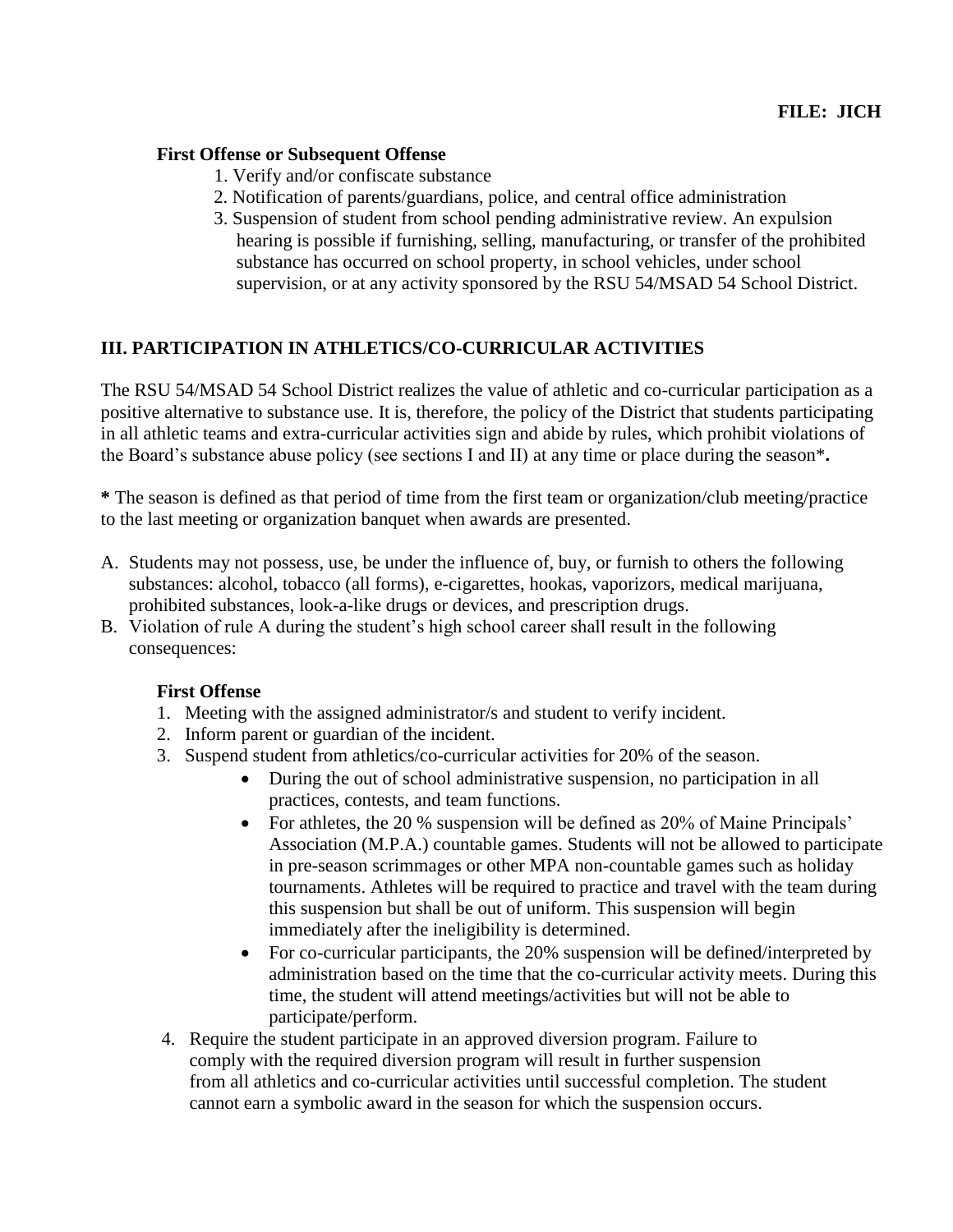- 5. The season ending banquet will be considered a countable event for serving the 20% suspension.
- 6. If all conditions are satisfactorily met, the student may return to his/her athletic and/or cocurricular participation on the day following the suspension.
- 7. If the suspension occurs at the end of the season, the student will need to fulfill the above requirements before being allowed to participate in another athletic and/or co-curricular season (balance of countable games will be applied to his/her next season and/or activity). However, a student will be allowed to tryout for the next activity.

### **Second Offense (This is cumulative throughout the high school career)**

- 1. Meeting with the assigned administrator/s and student to verify incident.
- 2. Inform parent or guardian of the incident.
- 3. Suspend student from athletics/co-curricular activities for 50% of the season.
	- During the out of school administrative suspension, no participation in all practices, contests, and team functions.
	- For athletes, the 50% suspension will be defined as 50% of Maine Principals' Association (M.P.A.) countable games. Students will not be allowed to participate in pre-season scrimmages or other MPA non-countable games such as holiday tournaments. Athletes will be required to practice and travel with the team during this suspension but shall be out of uniform. This suspension will begin immediately after the ineligibility is determined.
	- For co-curricular participants, the 50% suspension will be defined/interpreted by administration based on the time that the co-curricular activity meets. During this time, the student will attend meetings/activities but will not be able to participate/perform.
- 4. It will be the responsibility of the student and his or her legal guardian/guardians to obtain an evaluation from a licensed substance abuse counselor. Based in part of the counselor's evaluation, the school will determine whether or not the student will be able to return to his/her athletic or co-curricular participation. The student will be suspended from all athletic and/or co-curricular activities for one calendar year from date of offense unless the student and a legal guardian/s agree to an evaluation from a licensed substance abuse counselor.
- 5. The student cannot earn a symbolic award in the season for which the suspension occurs.
- 6. The season ending banquet will be considered a countable event for serving the 50% suspension.
- 7. If the suspension occurs at the end of the season, the student will need to fulfill the above requirements before being allowed to participate in another athletic and/or co-curricular season (balance of countable games will be applied to his/her next season and/or activity). However, a student will be allowed to try out for the next activity.
- 8. If a second offense occurs in the same calendar year, that student will be suspended for one calendar year. Proof of evaluation/treatment must be provided in order to be considered to return to athletic and/or co-curricular participation.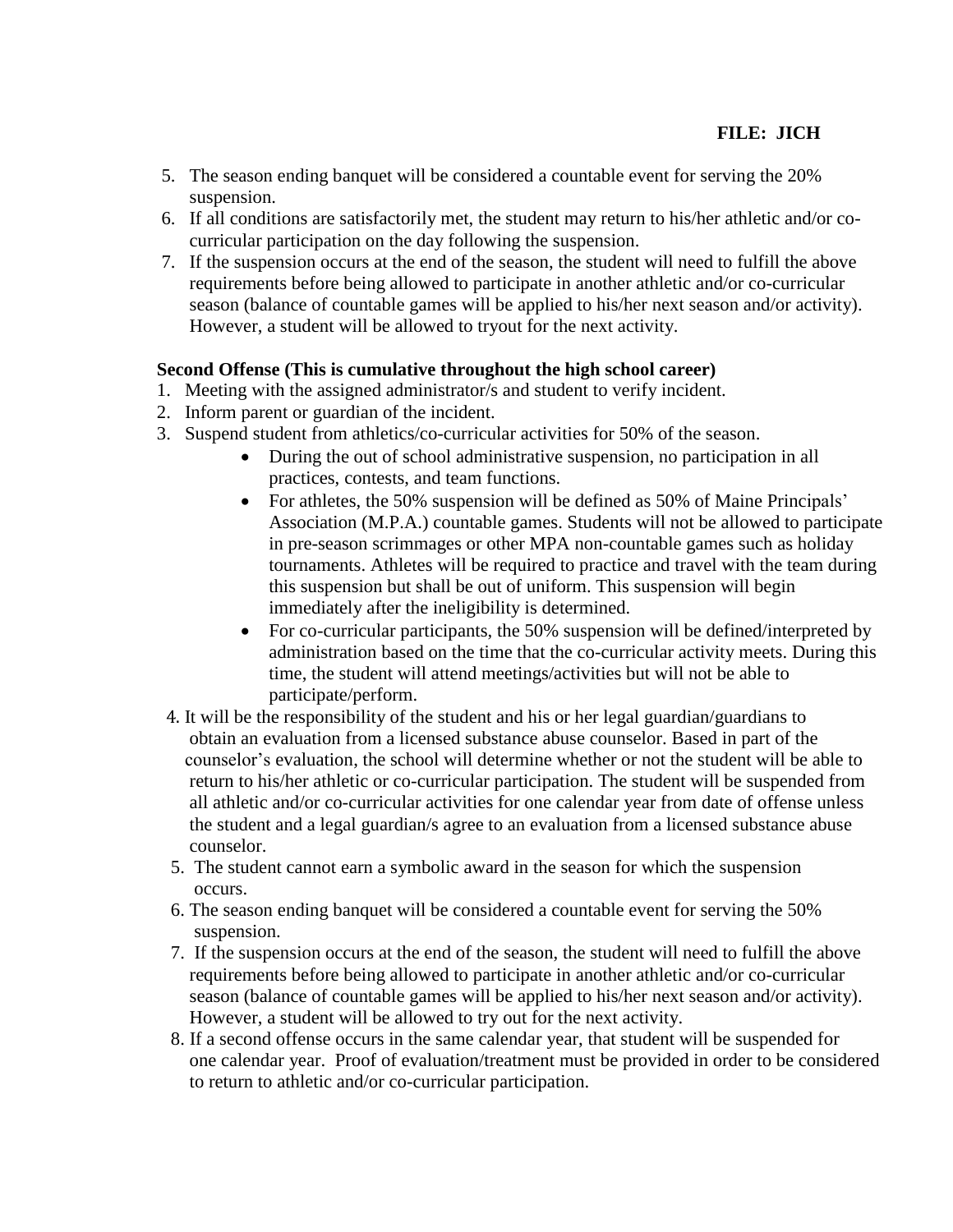#### **Third Offense (This is cumulative throughout the high school career)**

- 1. Meeting with assigned administrator/s to verify incident.
- 2. Inform parent or guardian of the incident.
- 3. Suspension of student from athletics and co-curricular activities for one calendar year from date of offense.
- 4. It will be the responsibility of the student and his or her legal guardian/guardians to obtain an evaluation from a licensed substance abuse counselor. Based in part on the counselor's evaluation, the school will determine whether or not the student will be able to return to his/her athletic or co-curricular participation after serving the year long suspension.

#### **IV. COMMUNICATION OF POLICY**

RSU 54/MSAD 54 shall distribute this policy and appropriate related info to staff, students, and parents on an annual basis through handbooks and/or other means selected by the Superintendent and building administrators. Tobacco and/or drug-free signage will be posted at all entrances of school building, school playgrounds, and athletic fields. Announcements of our tobacco and drug free campus will be made at the beginning of outdoor events.

#### **MEDICATION POLICY** (See Student Health Services and Requirements, JLC)

Medications will be given at school only when it is absolutely necessary. If at all possible, we encourage medications to be given at home. For example, if a medication is to be given three times per day, please give before school, directly after school, and at bedtime.

- 1. Medication is only to be given by school personnel with written permission from the parent and a written order from a licensed physician. A medication should always be in a properly labeled bottle to include student's name, name of drug and dosage. No other medication will be accepted in any other container but the original prescription bottle. This policy applies to all prescription and over the counter medications.
- 2. The school will provide no medication.
- 3. At no time shall a student have medication in his/her possession in school unless the physician states an inhaler or EPI pen needs to be with the student at all times.

| Leg. References: | 21 U.S.C. Section 812 (Controlled Substances Act); 21 CFR Part 1300.11-15 20 |
|------------------|------------------------------------------------------------------------------|
|                  | U.S.C. Section 7101 et seq. (Safe Drug-Free Schools and Communities Act)     |
|                  | (smoking statute)                                                            |
|                  | 20 U.S.C. Section 608 (Pro-Children Act of 2001)                             |
|                  | 42 U.S.C 290dd-2; 42 CFR 2.1 et seq.                                         |
|                  | 20-A MRSA Section 1001(9); 4008; 6621 et seq.                                |
|                  | Title 17-A MRSA, Section 1101 (smoking statute)                              |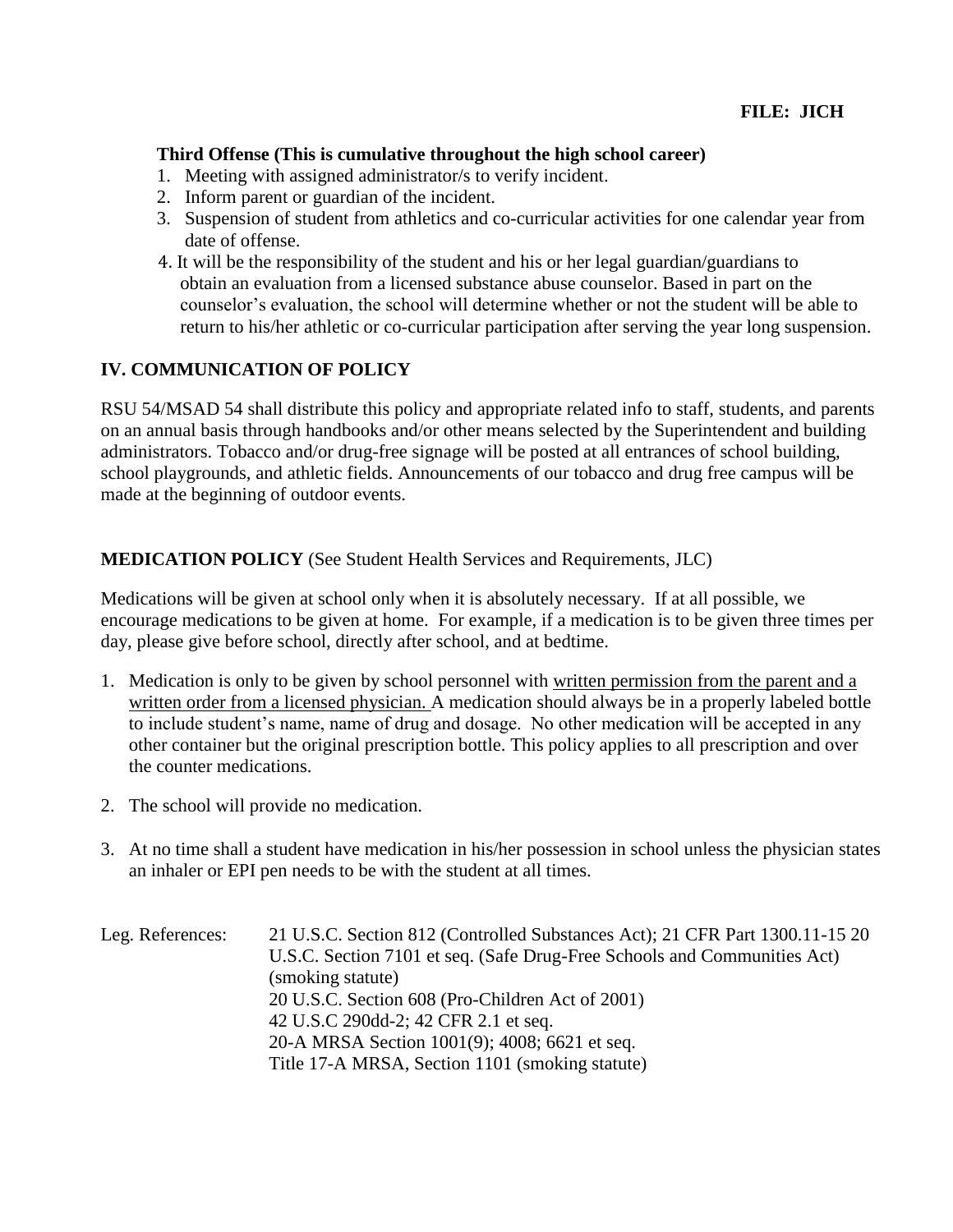| <b>Cross References:</b> |                                                        |
|--------------------------|--------------------------------------------------------|
| GBEC:                    | Chemical Abuse and Dependency (Employees and Visitors) |
| JKD:                     | <b>Student Suspension</b>                              |
| JKE:                     | Expulsion                                              |
| JJI:                     | SAHS Philosophy-Athletic Code and Contract             |
| $JLC$ :                  | <b>Student Health Services and Requirements</b>        |